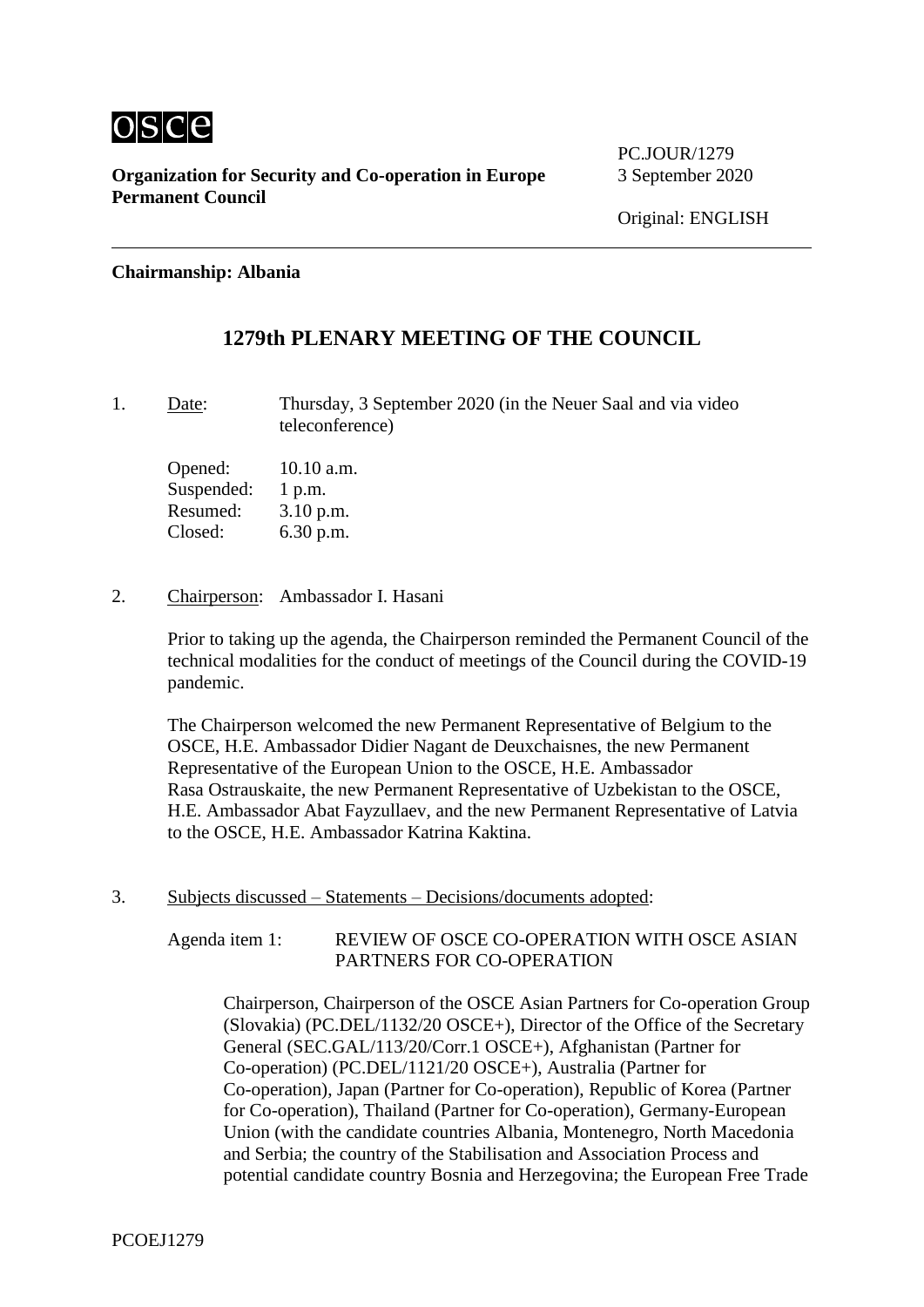Association countries Iceland and Liechtenstein, members of the European Economic Area; as well as Andorra, Armenia, Georgia, Moldova, San Marino and Ukraine, in alignment) (PC.DEL/1161/20), Russian Federation (PC.DEL/1123/20), United States of America (PC.DEL/1122/20), Turkey (PC.DEL/1126/20 OSCE+), Kazakhstan (PC.DEL/1128/20 OSCE+), United Kingdom

#### Agenda item 2: REVIEW OF CURRENT ISSUES

Chairperson

- (a) *Russia's ongoing aggression against Ukraine and illegal occupation of Crimea*: Ukraine (PC.DEL/1127/20), Germany-European Union (with the candidate countries Albania, Montenegro and North Macedonia; the European Free Trade Association countries Iceland, Liechtenstein and Norway, members of the European Economic Area; as well as Georgia and Moldova, in alignment) (PC.DEL/1166/20), Switzerland (PC.DEL/1143/20 OSCE+), United States of America (PC.DEL/1124/20), Turkey, Canada (PC.DEL/1125/20 OSCE+), United Kingdom
- (b) *Situation in Ukraine and the need to implement the Minsk agreements*: Russian Federation (PC.DEL/1130/20), Ukraine
- (c) *Violation of freedom of expression by Internet platforms of the United States of America*: Russian Federation (PC.DEL/1129/20), United States of America (PC.DEL/1133/20)
- (d) *Twelve years since the start of full-scale military aggression against Georgia by the Russian Federation*: Georgia (PC.DEL/1150/20 OSCE+), United States of America (PC.DEL/1134/20), Germany-European Union (with the candidate countries Albania, Montenegro and North Macedonia; the European Free Trade Association countries Iceland and Liechtenstein, members of the European Economic Area; as well as Andorra, Georgia, Moldova and Ukraine, in alignment) (PC.DEL/1167/20), Czech Republic (also on behalf of Bulgaria, Canada, Estonia, Finland, Ireland, Latvia, Lithuania, Norway, Poland, Romania, Sweden, Ukraine, the United Kingdom and the United States of America) (PC.DEL/1156/20 OSCE+), Ukraine (PC.DEL/1155/20), Russian Federation (PC.DEL/1135/20)
- (e) *Eighty-first anniversary of the beginning of the Second World War*: Russian Federation (PC.DEL/1151/20), Belarus (PC.DEL/1142/20 OSCE+), Germany-European Union (with the candidate countries Albania, Montenegro and North Macedonia; as well as Georgia, Moldova and Ukraine, in alignment) (PC.DEL/1163/20), France (PC.DEL/1141/20 OSCE+), Poland, United Kingdom, Lithuania (PC.DEL/1137/20 OSCE+)
- (f) *Attacks on freedom of opinion and expression and media freedom in Belarus*: Germany-European Union (with the candidate countries Albania, Montenegro, North Macedonia and Serbia; the European Free Trade Association countries Iceland and Liechtenstein, members of the European Economic Area; as well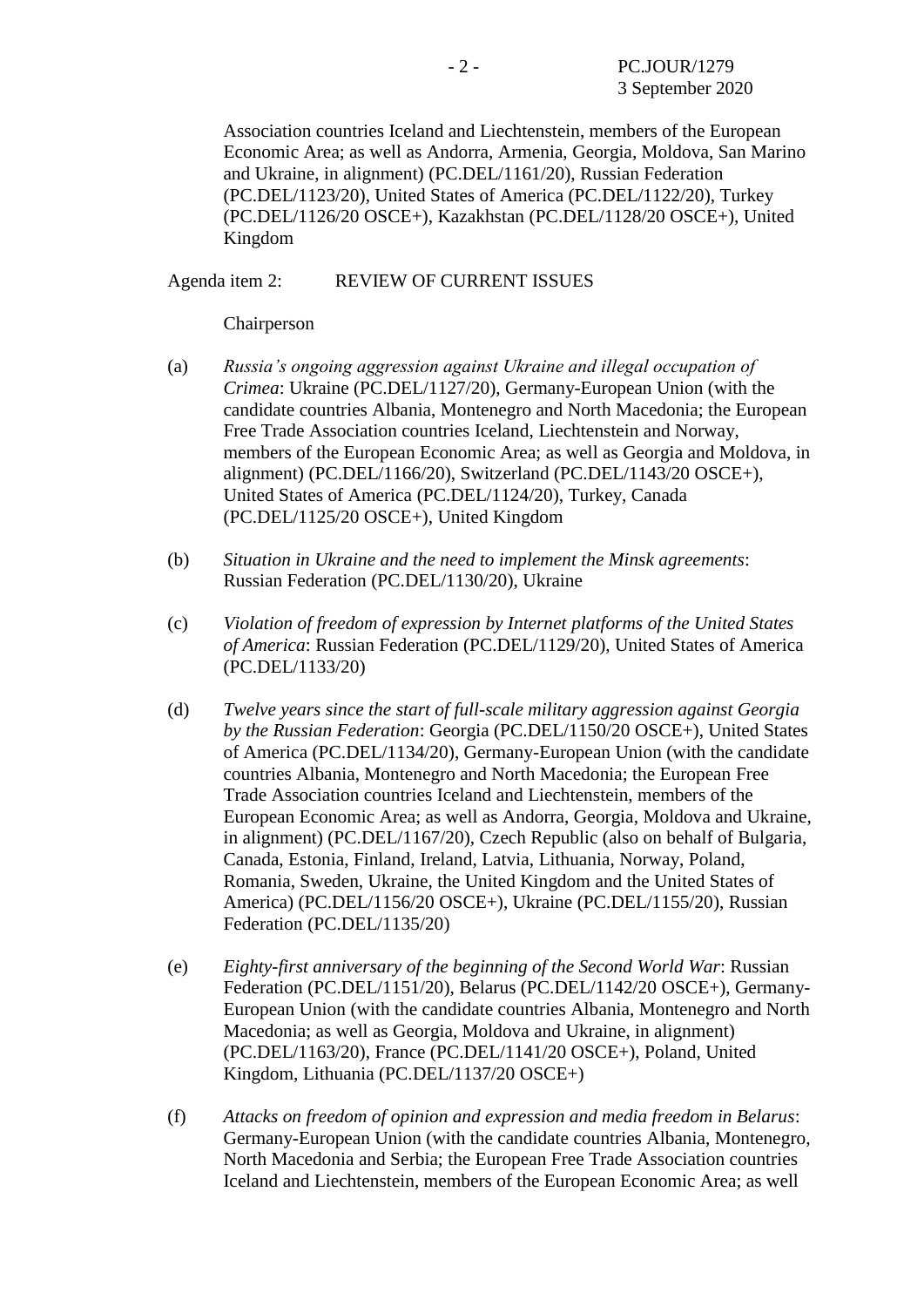as Andorra, in alignment) (PC.DEL/1162/20), United States of America (PC.DEL/1138/20), United Kingdom (also on behalf of Canada), Switzerland, Norway, Belarus (PC.DEL/1145/20 OSCE+)

- (g) *International Day of the Victims of Enforced Disappearances, observed on 30 August 2020*: Germany-European Union (with the candidate countries Albania, Montenegro, North Macedonia and Serbia, in alignment) (PC.DEL/1168/20), United States of America (PC.DEL/1136/20), United Kingdom, Switzerland (also on behalf of Iceland, Liechtenstein and Norway) (PC.DEL/1144/20 OSCE+), Ukraine (PC.DEL/1153/20), Turkmenistan, Belarus, Russian Federation (PC.DEL/1152/20)
- (h) *Poisoning of Mr. A. Navalny*: Germany-European Union (with the candidate countries Albania, Montenegro and North Macedonia; the European Free Trade Association countries Iceland and Liechtenstein, members of the European Economic Area; as well as Georgia and Ukraine, in alignment) (PC.DEL/1165/20), Norway, Canada, United Kingdom, Switzerland (PC.DEL/1147/20 OSCE+), Russian Federation, Ukraine (PC.DEL/1154/20), United States of America (PC.DEL/1139/20), Germany (Annex 1)
- Agenda item 3: DECISION ON THE EXTENSION OF THE DEPLOYMENT OF OSCE OBSERVERS TO TWO RUSSIAN CHECKPOINTS ON THE RUSSIAN-UKRAINIAN **BORDER**

#### Chairperson

**Decision**: The Permanent Council adopted Decision No. 1375 (PC.DEC/1375) on the extension of the deployment of OSCE Observers to two Russian checkpoints on the Russian-Ukrainian border, the text of which is appended to this journal.

Russian Federation (interpretative statement, see attachment 1 to the decision), Ukraine (interpretative statement, see attachment 2 to the decision), Germany-European Union (with the candidate countries Albania, Montenegro and North Macedonia; the European Free Trade Association country Norway, member of the European Economic Area; as well as Andorra and Georgia, in alignment) (interpretative statement, see attachment 3 to the decision), United Kingdom (interpretative statement, see attachment 4 to the decision), United States of America (interpretative statement, see attachment 5 to the decision), Canada (interpretative statement, see attachment 6 to the decision)

#### Agenda item 4: REPORT ON THE ACTIVITIES OF THE CHAIRMANSHIP-IN-OFFICE

(a) *2020 Chairmanship OSCE-Wide Cyber/ICT Security Conference, to be held in Vienna and via video teleconference on 7 and 8 September 2020, and the 2020 Chairmanship OSCE-wide Counter-Terrorism Conference, to be held in Vienna and via video teleconference on 14 and 15 September 2020*: Chairperson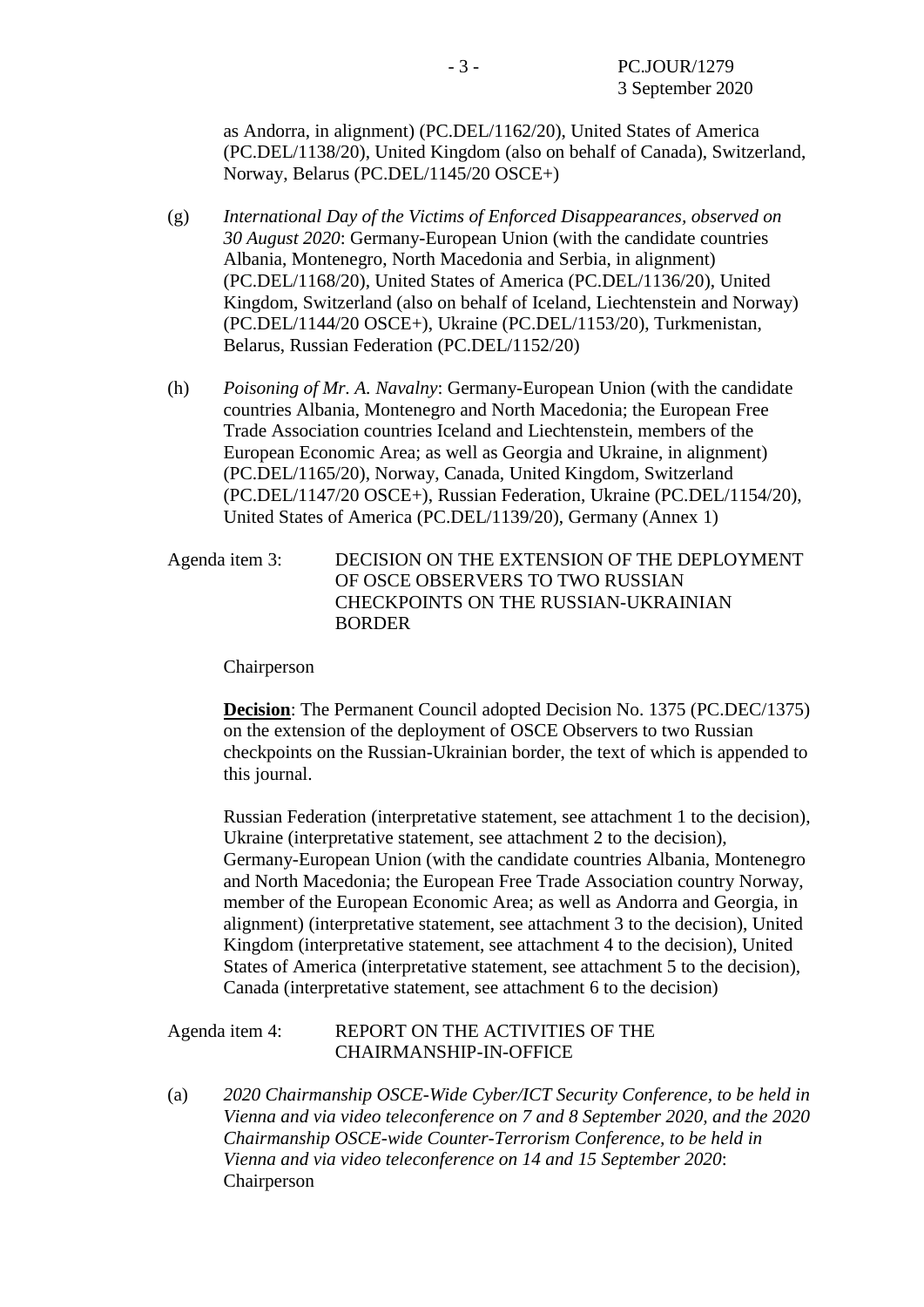- (b) *1278th special plenary meeting of the Permanent Council, held on 28 August 2020*: Chairperson
- (c) *Ambassadorial retreat, to be held in Lower Austria on 28 and 29 September 2020*: Chairperson

Agenda item 5: REPORT ON THE ACTIVITIES OF THE SECRETARIAT

- (a) *Announcement of the distribution of a written report of the Secretariat*: Officer-in-Charge/Secretary General
- (b) *Distribution to OSCE Secretariat staff members of an inter-office memorandum providing an update on the OSCE's response to COVID-19*: Officer-in-Charge/Secretary General
- (c) *Participation of the Officer-in-Charge/Secretary General in the Bled Strategic Forum, held in Bled, Slovenia, on 31 August 2020*: Officer-in-Charge/Secretary General
- (d) *Virtual meeting of the OSCE Special Representative and Co-ordinator for Combating Trafficking in Human Beings with high-level Finnish officials, held on 2 and 3 September 2020*: Officer-in-Charge/Secretary General
- (e) *Call for nominations for the position of Head of the OSCE Mission to Montenegro*: Officer-in-Charge/Secretary General
- (f) *Work of the OSCE Secretariat in the absence of a Secretary General*: Russian Federation (Annex 2), Chairperson, Officer-in-Charge/Secretary General

Agenda item 6: ANY OTHER BUSINESS

- (a) *Samarkand Human Rights Web Forum on "Youth 2020: Global Solidarity, Sustainable Development and Human Rights", held in Samarkand, Uzbekistan, on 12 and 13 August 2020*: Uzbekistan
- (b) *Parliamentary elections in Montenegro, held on 30 August 2020*: Montenegro (PC.DEL/1140/20 OSCE+), Germany-European Union (with the candidate countries Albania, Montenegro, North Macedonia and Serbia; the country of the Stabilisation and Association Process and potential candidate country Bosnia and Herzegovina; the European Free Trade Association countries Iceland, Liechtenstein and Norway, members of the European Economic Area; as well as Moldova, in alignment) (PC.DEL/1164/20), United Kingdom (PC.DEL/1148/20 OSCE+)
- 4. Next meeting:

Thursday, 17 September 2020, at 10 a.m., in the Neuer Saal and via video teleconference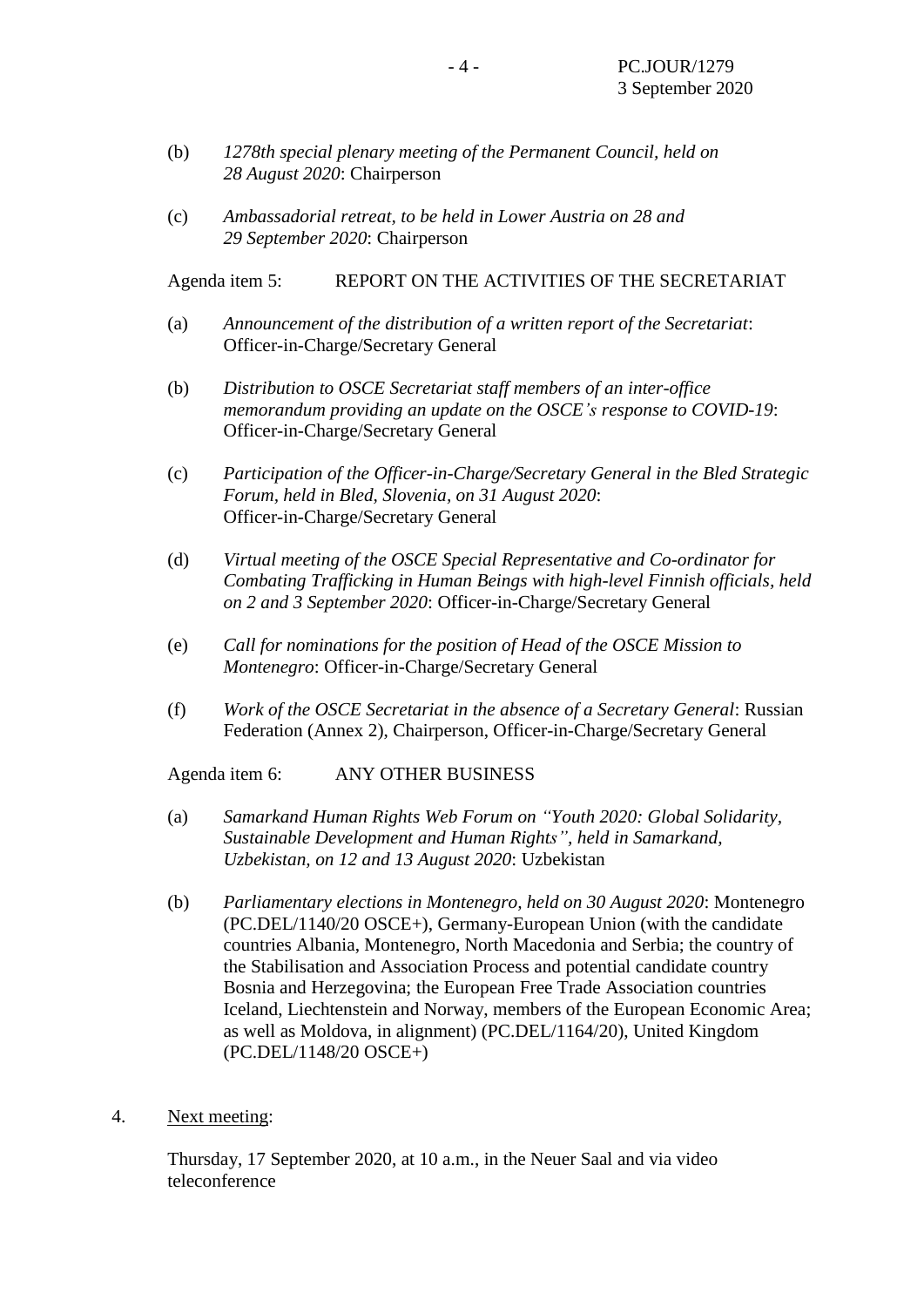

**Organization for Security and Co-operation in Europe** 3 September 2020<br>**Permanent Council** Annex 1 **Permanent Council** 

PC.JOUR/1279

ENGLISH Original: GERMAN

**1279th Plenary Meeting** PC Journal No. 1279, Agenda item 2(h)

## **STATEMENT BY THE DELEGATION OF GERMANY**

Mr. Chairperson,

Since my Russian colleague mentioned Germany in his statement, I should like to exercise my right of reply.

Mr. Alexei Navalny has been undergoing medical treatment in Berlin since 22 August 2020 at the request of his family.

Prior to this, Mr. Navalny had been taken ill in Russia. He was treated in Omsk, in Russia, where he presented with symptoms of having been poisoned. The German Government subsequently made it possible for him to be transferred to Germany on humanitarian grounds.

The hospital administering treatment, the Charité in Berlin, asked specialist toxicologists from the German armed forces (Bundeswehr) to examine various samples taken from Mr. Navalny. The Bundeswehr's specialist laboratory has reached a clear conclusion: Alexei Navalny was the victim of a crime, namely of an attack involving a chemical nerve agent from the Novichok group. There is unequivocal proof of the presence of this poison in the samples.

The Federal Government briefed the Ambassador of the Russian Federation to Germany about the test results on the afternoon of 2 September at the Federal Foreign Office. We conveyed to him in no uncertain terms the Federal Government's demand that the Russian Government clarify in full and with complete transparency the background as regards this now proven poisoning of Alexei Navalny. There are now very serious questions that only the Russian Government can and must answer.

On the basis of the toxicological tests we know that the cause of Mr. Navalny's illness was an attack involving a chemical nerve agent.

The Chemical Weapons Convention prohibits any use of chemical weapons whatsoever. We have therefore informed the Organisation for the Prohibition of Chemical Weapons (OPCW) in The Hague about the results of the toxicological tests. We have also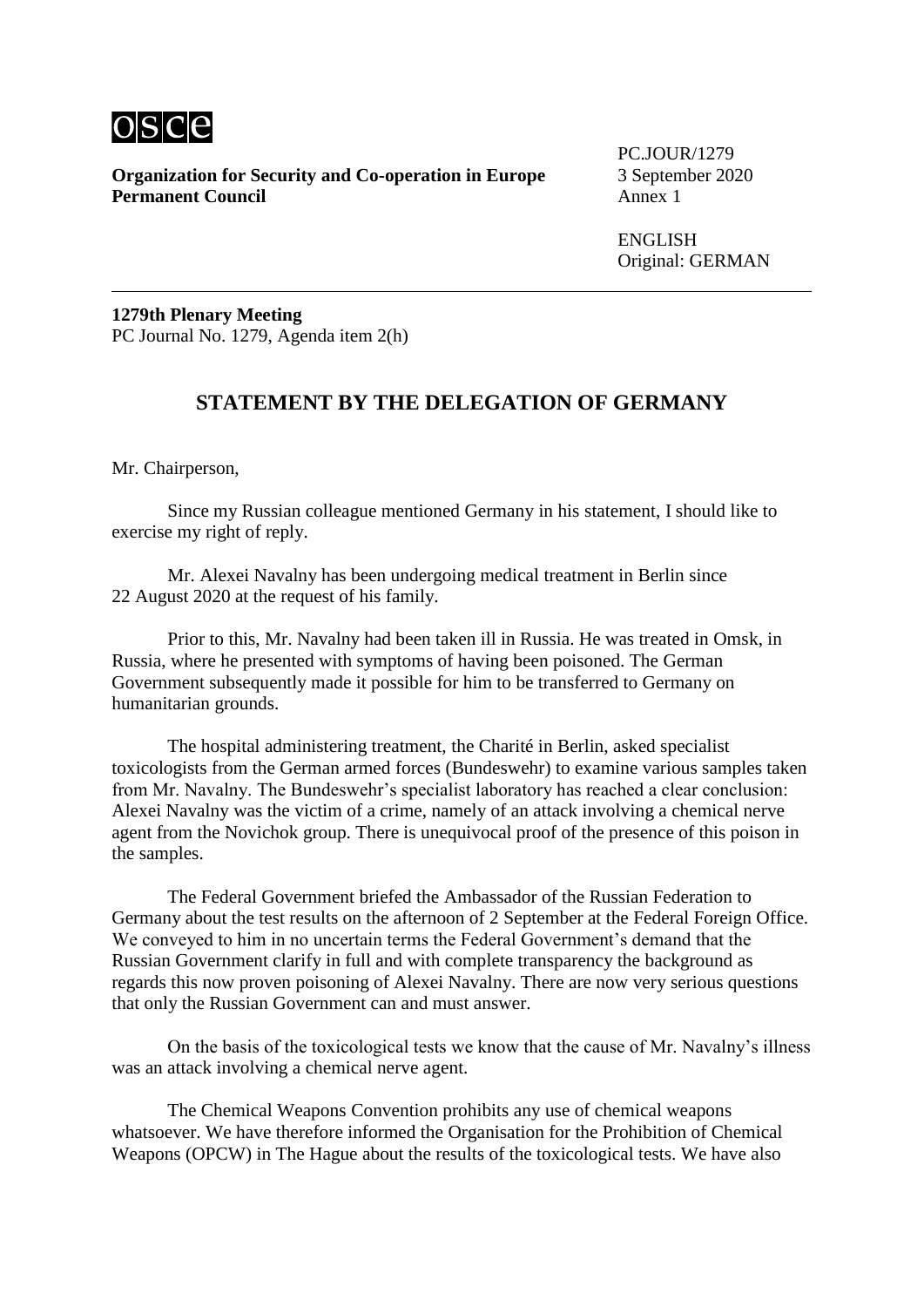informed our partners in the European Union and in NATO through the channels available for such purposes and put them in the picture as regards the latest findings.

The Federal Government condemns in the strongest possible terms this attempt on Alexei Navalny's life.

I request my esteemed Russian colleague not to engage in groundless speculation about alternative scenarios. The Russian Government should, rather, do all it can to solve this dreadful crime as quickly as possible and to identify the perpetrators.

The Federal Government continues to hope for Mr. Navalny's full and speedy recovery.

I request that this statement be attached to the journal of the day.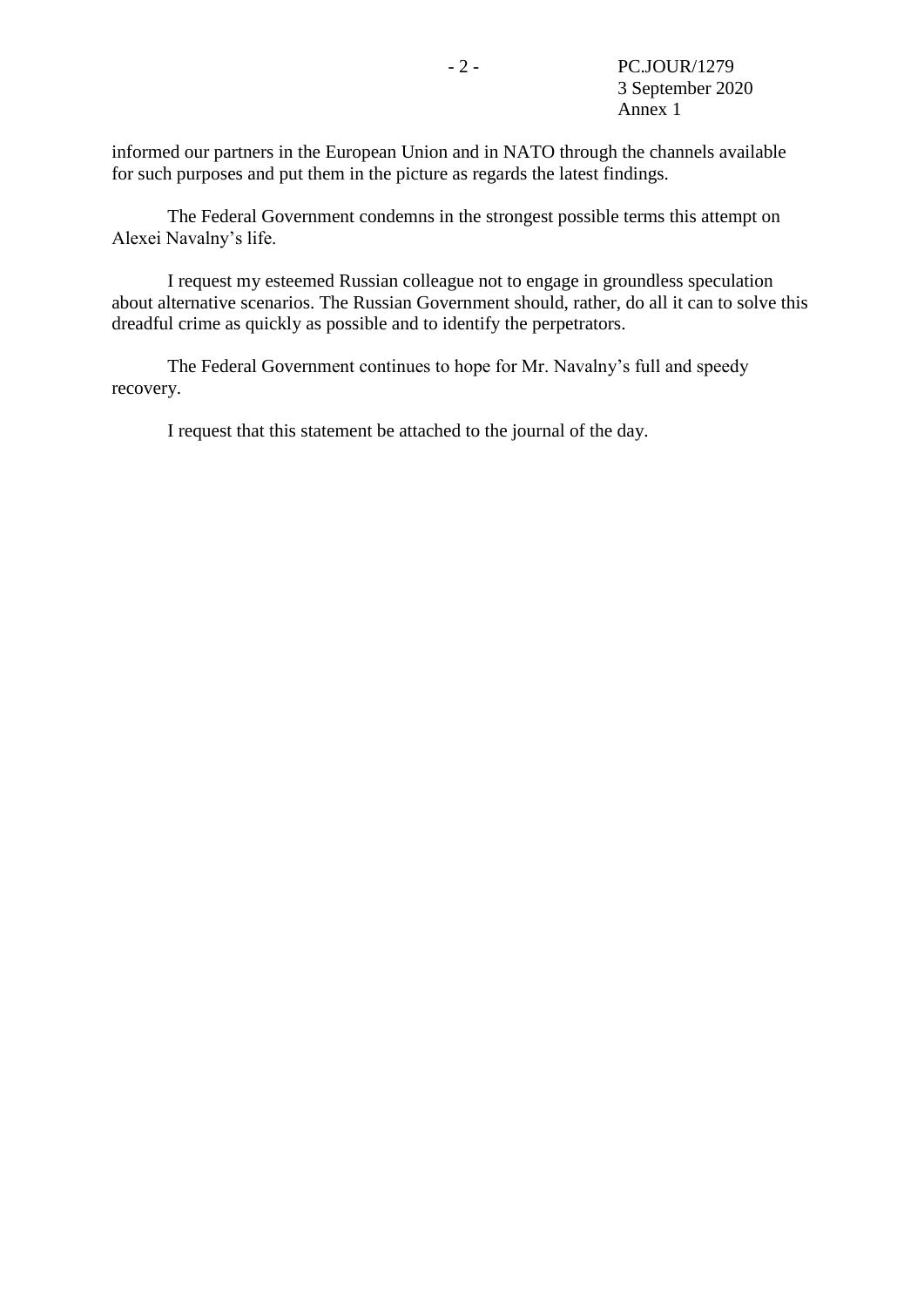

**Organization for Security and Co-operation in Europe** 3 September 2020<br>**Permanent Council** Annex 2 **Permanent Council** 

PC.JOUR/1279

**ENGLISH** Original: RUSSIAN

**1279th Plenary Meeting** PC Journal No. 1279, Agenda item 5(f)

### **STATEMENT BY THE DELEGATION OF THE RUSSIAN FEDERATION**

Mr. Chairperson,

We feel obliged to draw attention to a gross violation by the OSCE Secretariat of our Organization's protocol and of generally accepted international practice. On 2 September, the Permanent Representation of the European Union to the OSCE announced that the new Permanent Representative of the European Union, Rasa Ostrauskaite, had presented her credentials to the Director of the OSCE Secretariat's Conflict Prevention Centre, Tuula Yrjölä. To our knowledge, the Permanent Representatives of Belgium and Latvia have already done the same and other permanent representatives intend to do so over the coming days.

In accordance with our Organization's rules, new permanent representatives are meant to present their credentials personally to the OSCE Secretary General when they take up their posts in Vienna. The Secretariat issued a separate clarification to that effect in October 2019 (SEC.GAL/76/19/Rev.1, dated 23 October 2019). I may also cite here the Sofia Ministerial Council decision on the role of the OSCE Secretary General (MC.DEC/15/04): "[T]he Secretary General derives his/her authority from the collective decisions of the participating States." Accordingly, the presentation of credentials to the Secretary General, who should be appointed by a consensus-based decision of all 57 OSCE participating States, implies that the new head of a diplomatic mission accepts the fundamental principles of our Organization's work, the most important of these being the sovereign equality of all of its participants.

On account of the unwholesome situation that arose at the OSCE when the participating States failed to ensure a continuity of adequate leadership for the Secretariat, the Chairmanship took the decision to assign provisional technical managerial functions to the Director of the Conflict Prevention Centre (CPC), Ambassador Yrjölä. In a letter dated 17 July (CIO.GAL/122/20), the Chairmanship announced that the Director of the CPC would exercise the "essential functions" of the OSCE Secretary General from 19 July until the appointment of a new Secretary General. Further on in that letter it was clarified that those functions referred to "ensuring the uninterrupted management of the human, financial and material resources of the OSCE". By no means does this include the functions of political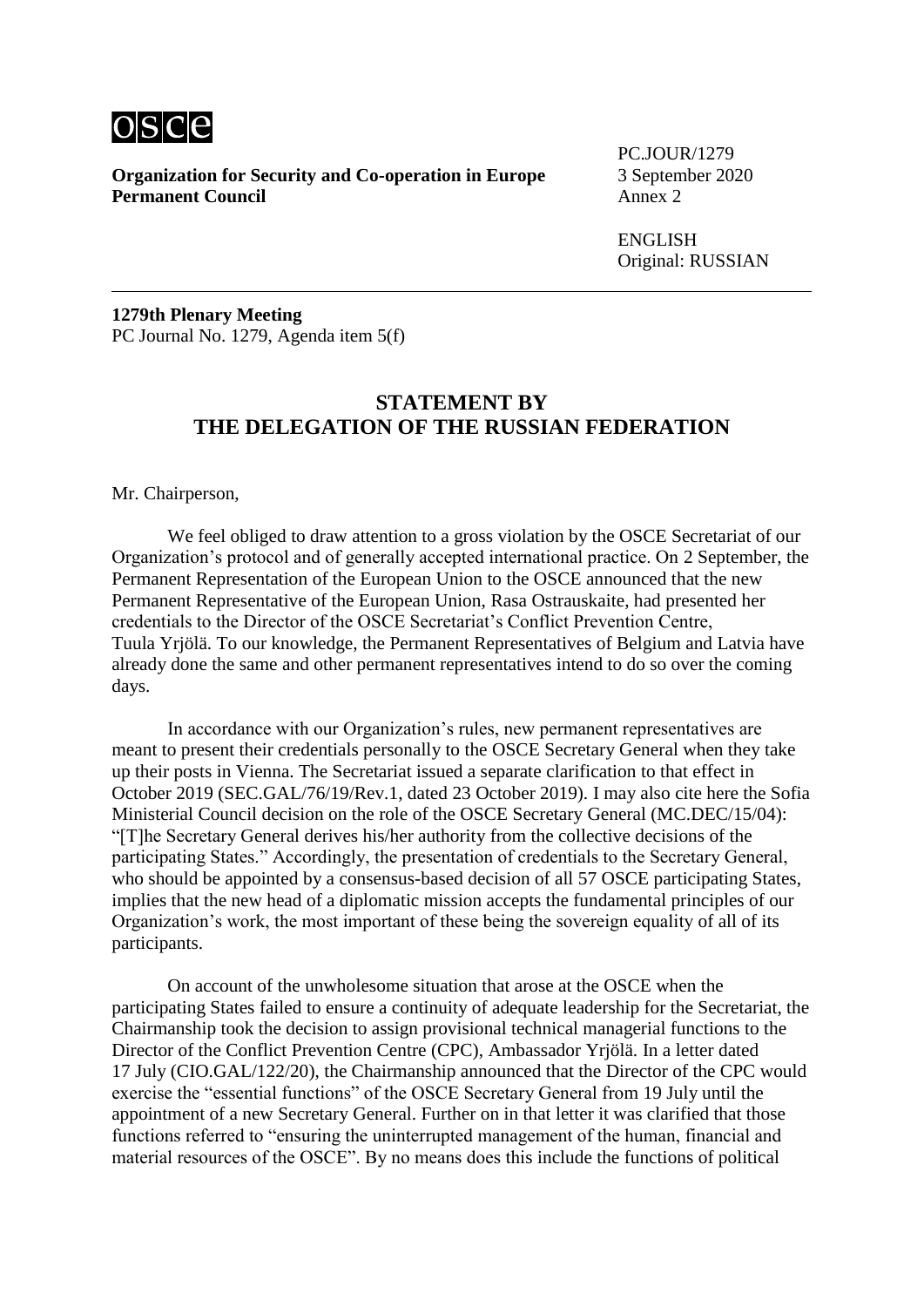representation of the Organization, which may be exercised solely by a Secretary General duly appointed by a decision of all the OSCE participating States.

New permanent representatives should therefore present their credentials to the Secretary General once he or she has been duly appointed and assumed the post. We have conveyed our understanding of the matter to the OSCE Chairmanship separately.

We should like to receive explanations from the Chairmanship and the Secretariat as to why the aforementioned violation of protocol occurred. Are we to understand that the European Union, not being an OSCE participating State, felt that it was entitled not to observe the Organization's established rules and international practice?

We call on the Chairmanship to make every effort to ensure that the OSCE Secretariat scrupulously adheres to our Organization's rules. That is of cardinal importance for the OSCE's authority and effective functioning.

I request that this statement be attached to the journal of the day.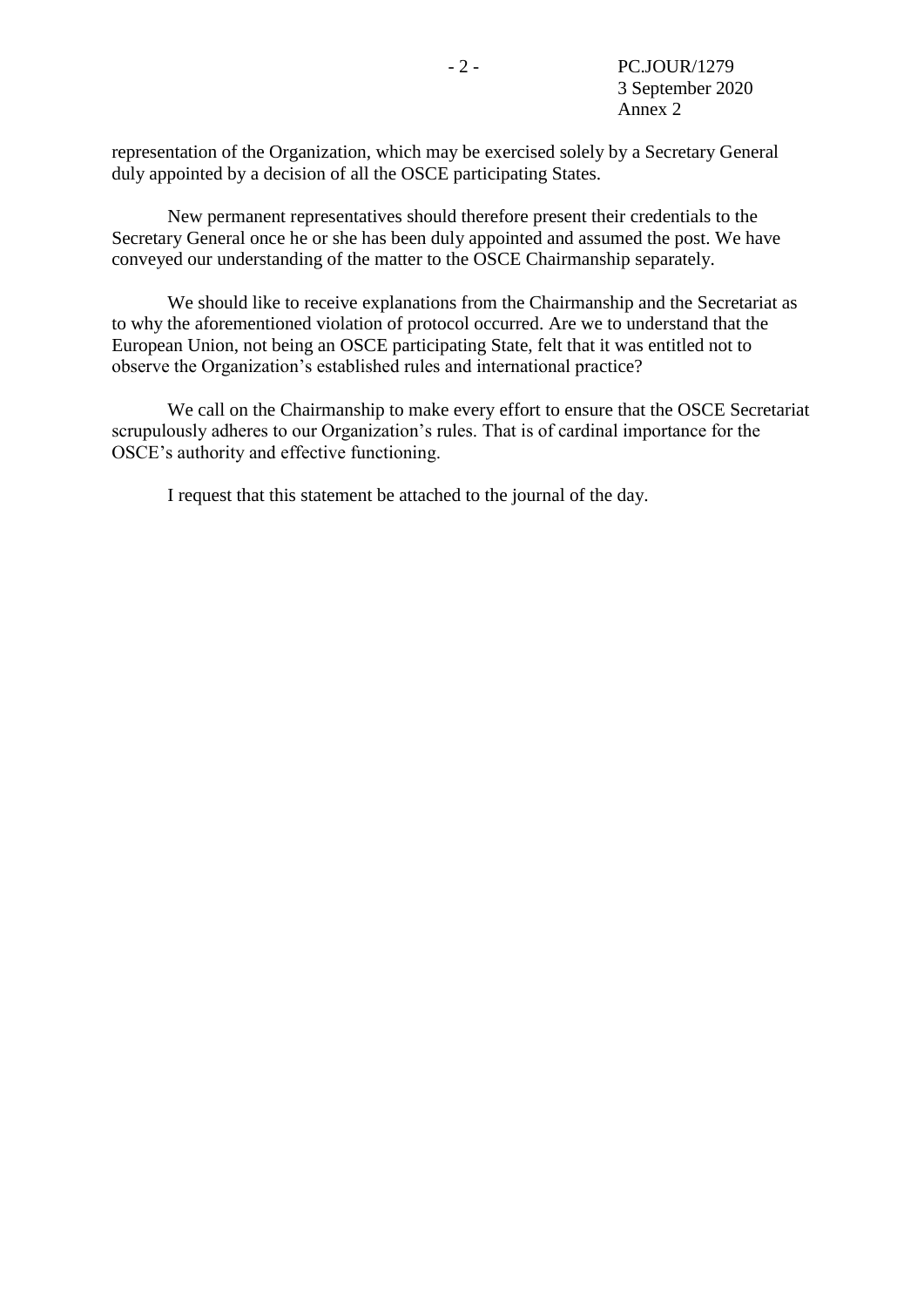

**Organization for Security and Co-operation in Europe** 3 September 2020 **Permanent Council**

PC.DEC/1375

Original: ENGLISH

**1279th Plenary Meeting** PC Journal No. 1279, Agenda item 3

## **DECISION No. 1375 EXTENSION OF THE DEPLOYMENT OF OSCE OBSERVERS TO TWO RUSSIAN CHECKPOINTS ON THE RUSSIAN-UKRAINIAN BORDER**

The Permanent Council,

Recalling its Decision No. 1130 of 24 July 2014 on the deployment of OSCE observers to two Russian checkpoints on the Russian-Ukrainian border (PC.DEC/1130),

Decides:

1. To extend the mandate of the deployment of OSCE observers to the two Russian border checkpoints of Donetsk and Gukovo on the Russian-Ukrainian border until 31 January 2021;

2. To approve the arrangements and the financial and human resources for the Observer Mission as contained in document PC.ACMF/48/20 of 1 September 2020. In this respect, authorizes the use of 468,000 euros from cash surplus to fund the proposed budget for the duration of the mandate to 31 January 2021.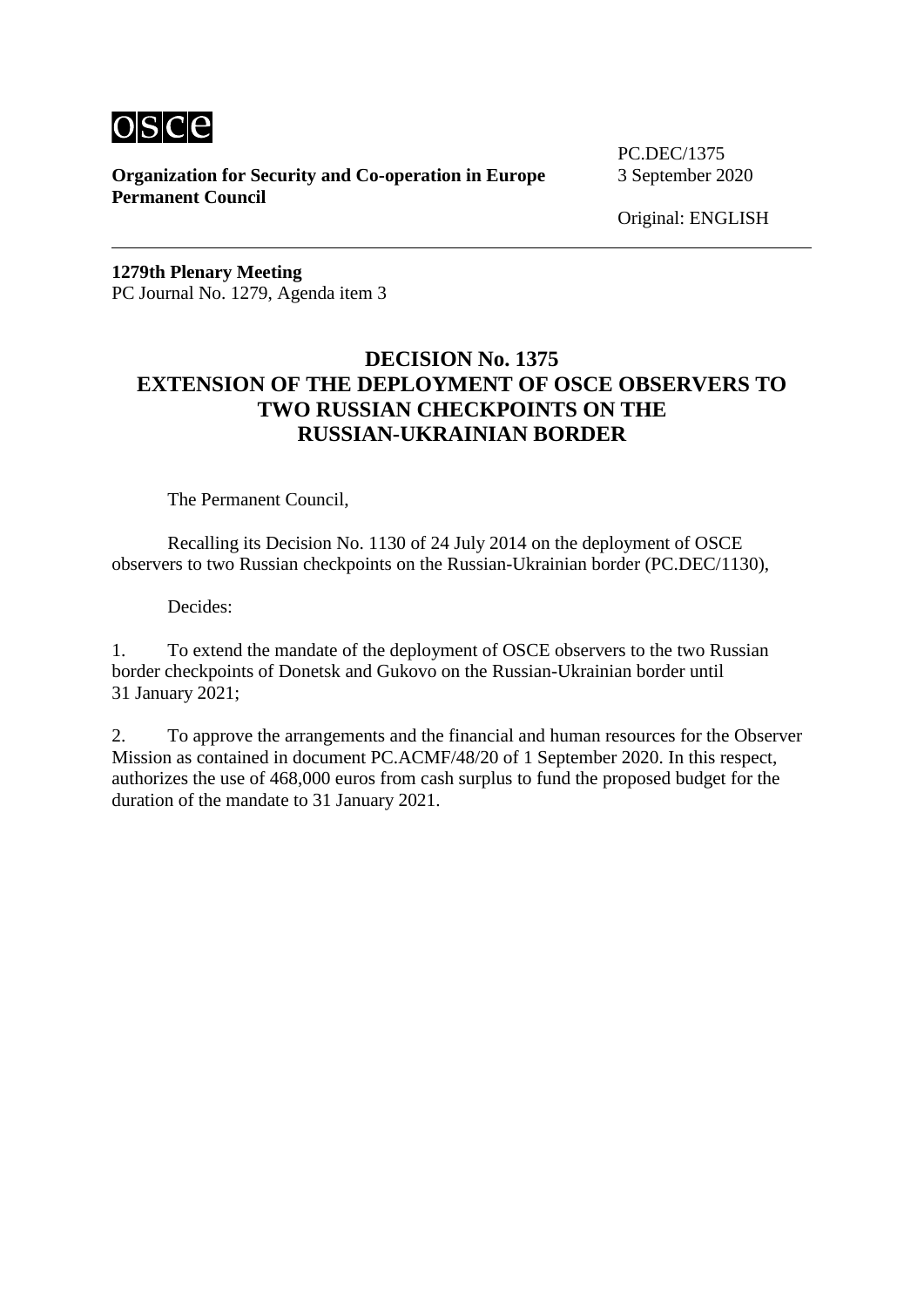ENGLISH Original: RUSSIAN

# **INTERPRETATIVE STATEMENT UNDER PARAGRAPH IV.1(A)6 OF THE RULES OF PROCEDURE OF THE ORGANIZATION FOR SECURITY AND CO-OPERATION IN EUROPE**

By the delegation of the Russian Federation:

"The Russian Federation has joined the consensus regarding the Permanent Council decision on the extension of the mandate of the team of OSCE observers at the two Russian checkpoints of Gukovo and Donetsk on the Russian-Ukrainian border for four months (until 31 January 2021), viewing the work of this team as a voluntary confidence-building measure outside the context of the fulfilment by the parties to the internal Ukrainian crisis – the Ukrainian Government, Donetsk and Luhansk – of their commitments to reach a settlement.

We reaffirm the immutability of the mandate and the places of work of the team, which were clearly laid down in Permanent Council Decision No. 1130 of 24 July 2014. That decision was based on the invitation made on 14 July 2014 by the Russian Federation in the wake of the Berlin Declaration issued on 2 July 2014 by the Ministers for Foreign Affairs of Russia, Germany, France and Ukraine. The organizational modalities of their work, which are laid down in the mandate of the team of OSCE observers, do not provide for functional co-operation with OSCE field operations in other States.

The Minsk Protocol of 5 September 2014 in no way mentions the deployment of OSCE observers on the Russian side of the border with Ukraine. Nor is there any reference to this in the Package of Measures for the Implementation of the Minsk Agreements adopted on 12 February 2015 and subsequently endorsed by United Nations Security Council resolution 2202. The decision to allow OSCE observers on Russian territory and Ukrainian border guards and customs officers to be present at Russian checkpoints is solely a gesture of goodwill on Russia's part.

I request that this statement be attached to the adopted decision and included in the journal of the day."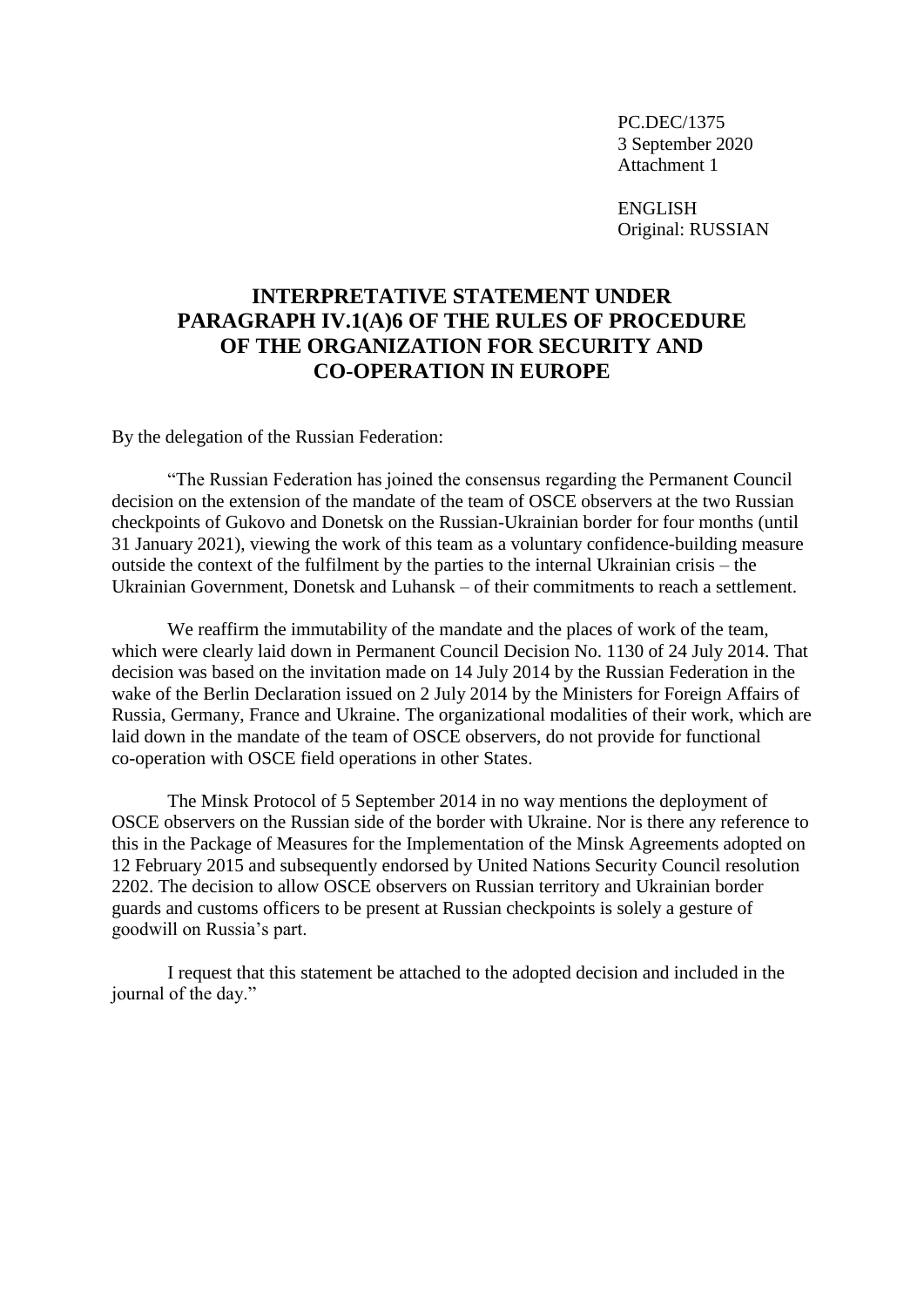Original: ENGLISH

# **INTERPRETATIVE STATEMENT UNDER PARAGRAPH IV.1(A)6 OF THE RULES OF PROCEDURE OF THE ORGANIZATION FOR SECURITY AND CO-OPERATION IN EUROPE**

By the delegation of Ukraine:

"Mr. Chairperson,

In connection with the Permanent Council decision on the extension of the deployment of OSCE observers to two Russian checkpoints on the Russian-Ukrainian border, the delegation of Ukraine would like to make the following interpretative statement under paragraph IV.1(A)6 of the Rules of Procedure of the Organization for Security and Co-operation in Europe.

The delegation of Ukraine consistently reiterates the importance of having a substantial and broad OSCE monitoring at the segment of the Ukrainian-Russian border adjacent to the Russia-occupied parts of Donetsk and Luhansk regions of Ukraine. We urge the Russian Federation to lift all restrictions, which undermine efficiency of the Mission's monitoring in 'Gukovo' and 'Donetsk' checkpoints.

Having signed the Minsk Protocol of 5 September 2014, the Russian Federation committed to ensure permanent monitoring of the Ukrainian-Russian State border and verification by the OSCE with the establishment of a security zone in the border areas of Ukraine and the Russian Federation. As a part of the implementation of this provision, the mandate of the OSCE Observer Mission at the Russian border checkpoints 'Gukovo' and 'Donetsk' must be expanded. This will greatly contribute to sustainable de-escalation and peaceful resolution of the situation in the Donbas region of Ukraine.

We recall the Russian Federation to allow expansion of the mandate of the border Observer Mission to all sections of the border that are temporarily not under control of the Ukrainian authorities. We deeply regret that the Russian Federation continues to strongly resist it. Such persistent reluctance on the part of Russia can be attributed only to its unchanged intention to continue intervention in Ukraine's Donbas, including by sending heavy weapons, military equipment, regular troops, fighters and mercenaries, sponsoring the terrorist activities in the territory of Ukraine. We consistently continue to urge Russia to cease immediately these internationally wrongful acts.

The delegation of Ukraine recalls that Russia has not responded to numerous requests for explanations regarding presence in the temporarily occupied parts of Donbas of modern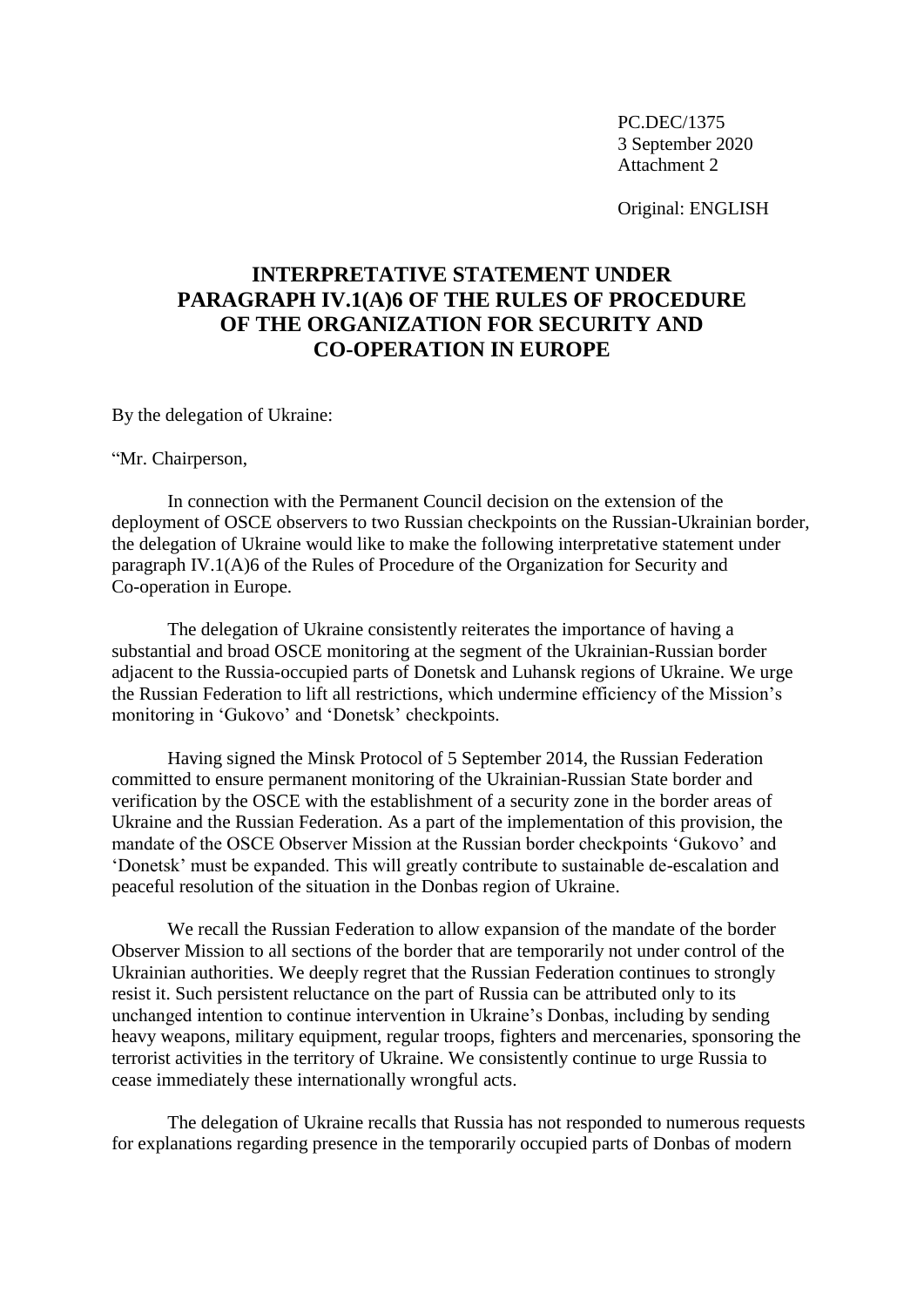Russian weapons and military equipment including the electronic warfare systems recorded by the OSCE Special Monitoring Mission to Ukraine during these years.

We call upon the Russian Federation to demonstrate its full commitment to the implementation of the Minsk arrangements in good faith and to allow proper and comprehensive permanent monitoring by the OSCE of the Ukrainian-Russian State border adjacent to the temporarily occupied areas of the Donetsk and Luhansk regions with establishment of a security zone in border areas of Ukraine and the Russian Federation.

The delegation of Ukraine requests that this statement be attached to the decision and registered in the journal of the day.

Thank you, Mr. Chairperson."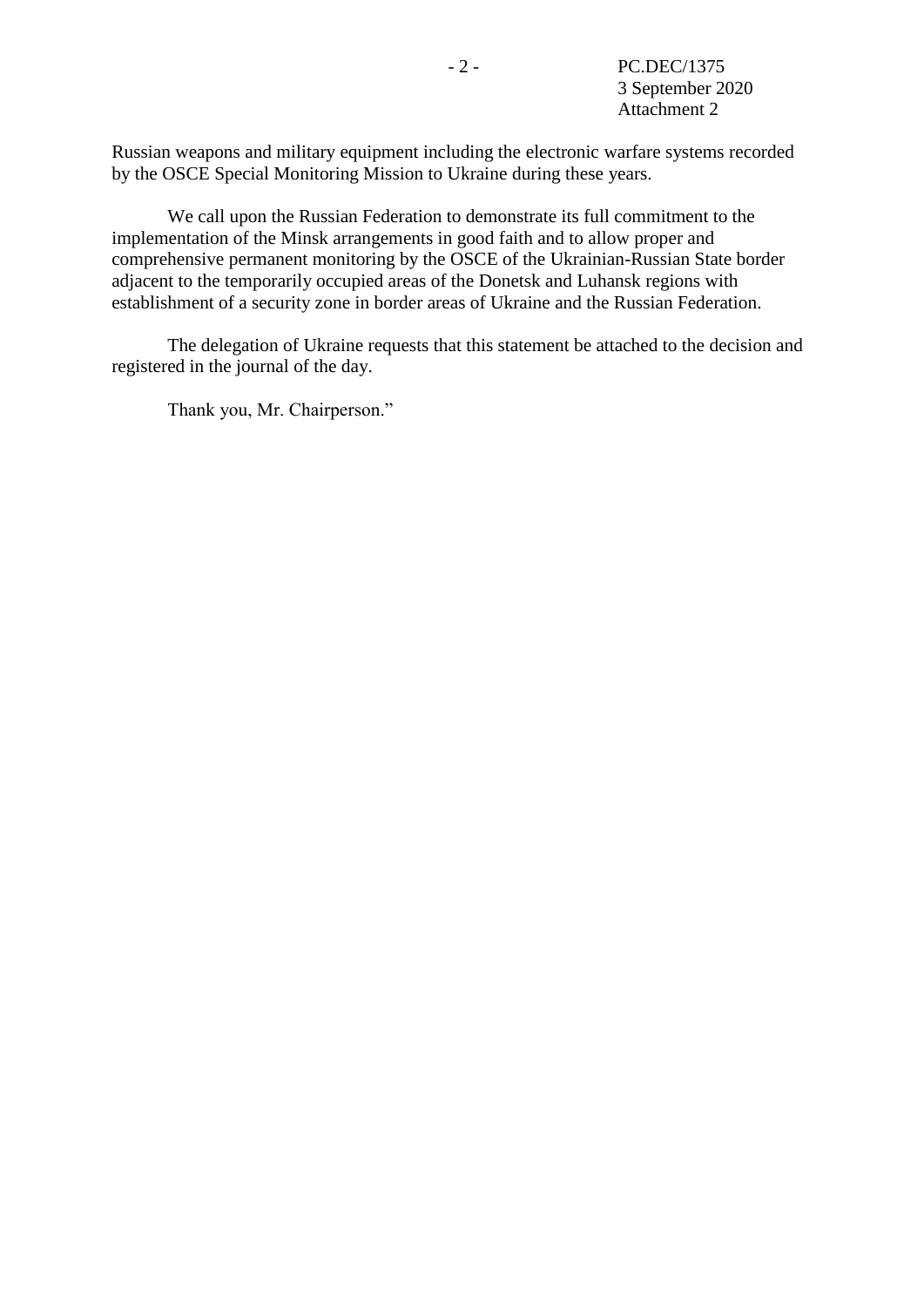Original: ENGLISH

# **INTERPRETATIVE STATEMENT UNDER PARAGRAPH IV.1(A)6 OF THE RULES OF PROCEDURE OF THE ORGANIZATION FOR SECURITY AND CO-OPERATION IN EUROPE**

The delegation of Germany, in its capacity as EU Presidency, passed the floor to the representative of the European Union, who delivered the following statement:

"In connection with the decision of the Permanent Council on the extension of the deployment of OSCE observers to two Russian checkpoints on the Russian-Ukrainian border, the European Union would like to make the following interpretative statement under the relevant provisions of the Rules of Procedure.

The European Union's views on the vital importance of the monitoring of the Ukrainian-Russian State border are well known. Effective and comprehensive monitoring of this border is an integral part of a sustainable political solution in line with OSCE principles and commitments, which re-establishes full Ukrainian control over its sovereign territory, including the border. We recall that the Minsk Protocol calls for permanent monitoring of the border and verification by the OSCE and that the Minsk Package of Measures includes a commitment to reinstate full Ukrainian control over its entire international border.

The OSCE Observer Mission's currently very limited mandate and its small size does not provide for a comprehensive border monitoring. We therefore reiterate our call for a significant expansion of the Observer Mission to all border crossings on the Russian-Ukrainian State border currently not under control of the Ukrainian Government as well as monitoring between these border crossings. This should be supported and co-ordinated with border monitoring on the Ukrainian side of the border by the Special Monitoring Mission to Ukraine (SMM) and we reiterate the need for the SMM to be assured safe and unhindered access to all parts of the border currently not under Ukrainian Government control since border and ceasefire monitoring are very closely interlinked. Further, we underline the need for sufficient equipment and sufficient freedom of movement for the Observer Mission at the current crossing stations in order to monitor movements on the border more effectively.

We do not see any grounds for the Russian Federation's continued resistance to the long overdue expansion of the Observer Mission, including the improvement of its equipment and urge it to reconsider its position.

We welcome the mandate extension by four months, and would support an extension to a longer period of time, increasing the Mission's continuity and consistency.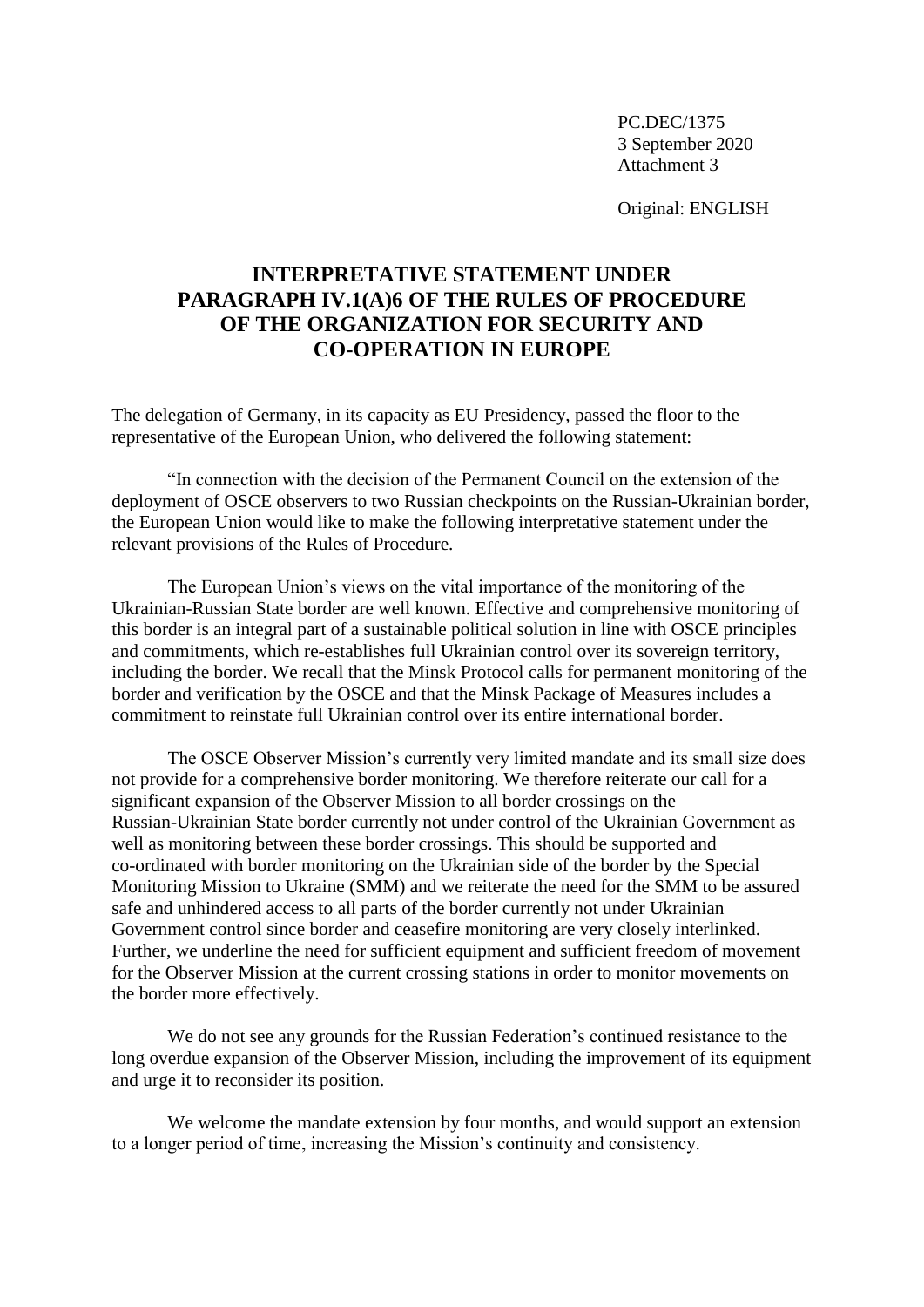We request that this interpretative statement be attached to the decision and to the journal of the day.

<span id="page-13-0"></span>The candidate c[o](#page-13-0)untries the Republic of North Macedonia<sup>1</sup>, Montenegro<sup>1</sup> and Albania<sup>[1](#page-13-0)</sup>, and the EFTA country Norway, member of the European Economic Area, as well as the Republic of Moldova, Georgia and Andorra align themselves with this statement.

1

<sup>1</sup> The Republic of North Macedonia, Montenegro and Albania continue to be part of the Stabilisation and Association Process.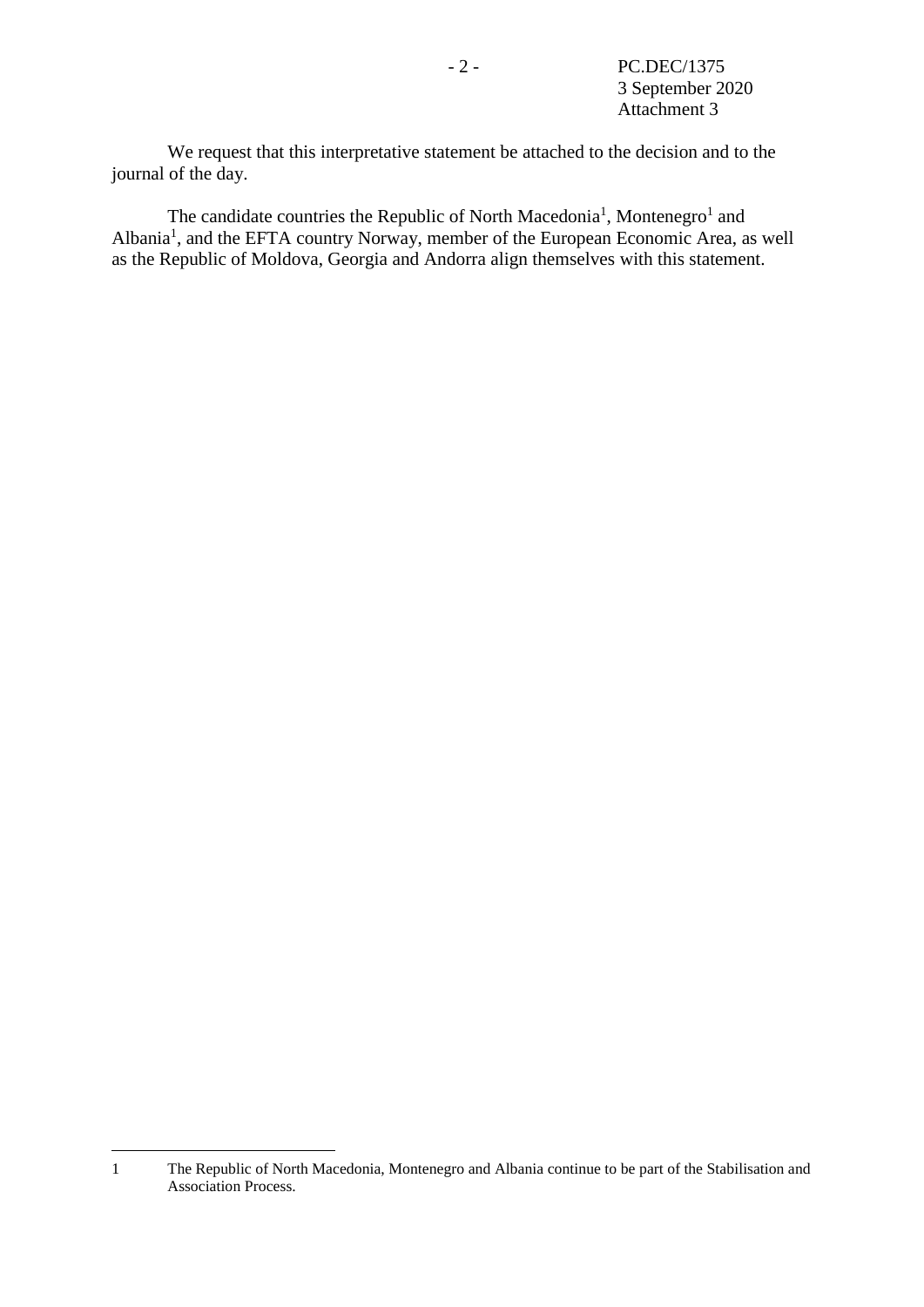Original: ENGLISH

# **INTERPRETATIVE STATEMENT UNDER PARAGRAPH IV.1(A)6 OF THE RULES OF PROCEDURE OF THE ORGANIZATION FOR SECURITY AND CO-OPERATION IN EUROPE**

By the delegation of the United Kingdom:

"In connection with the decision of the Permanent Council on the extension of the deployment of OSCE observers to two Russian checkpoints on the Russian-Ukrainian border, the United Kingdom would also like to make the following interpretative statement under paragraph IV.1(A)6 of the OSCE Rules of Procedure.

We very much share the views expressed by the European Union and others that the establishment of genuinely comprehensive monitoring of the entire segment of the Ukraine-Russia State border outside Ukrainian Government control, as well as the restoration of full Ukrainian control over that border, is essential.

While joining consensus on this decision, we wish to reiterate that the Mission's limited scope, as well as the excessive restrictions placed on it by the host country, mean that it is a far cry from the comprehensive border monitoring foreseen under the Minsk agreements.

The Mission is only present at two checkpoints along an over 400 kilometre stretch of the Ukraine-Russia State border which is outside of Ukrainian Government control; and even at those two checkpoints, its freedom of movement is severely limited. This impedes its ability to observe certain categories of crossing (such as people in military style outfits) and the trains at the Gukovo border crossing point. The Mission's observation is further hindered by Russia's refusal to allow the observers to use monitoring tools such as binoculars.

The United Kingdom joins the many other calls on Russia to end all undue restrictions placed on the Observer Mission and end its objection to the expansion of the Mission to the entirety of the uncontrolled section of the border. We also reiterate the importance of full, safe and unimpeded access for the Special Monitoring Mission to Ukraine to the entire territory of Ukraine, including the border.

Let me also take this opportunity to reiterate the United Kingdom's unwavering support for the sovereignty and territorial integrity of Ukraine within its internationally recognized borders, including its territorial waters.

I request that this statement be attached to the decision and to the journal of the day."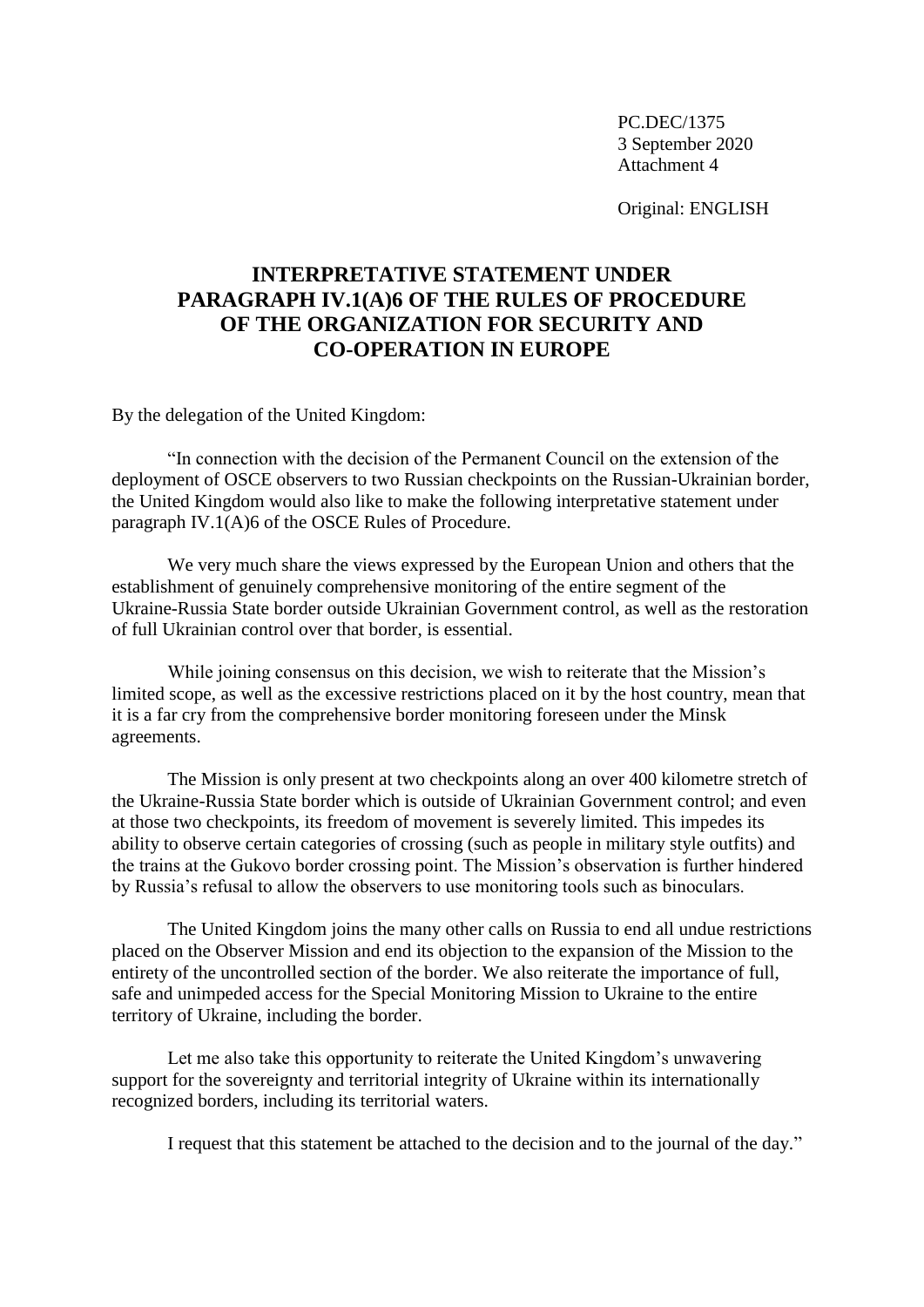Original: ENGLISH

# **INTERPRETATIVE STATEMENT UNDER PARAGRAPH IV.1(A)6 OF THE RULES OF PROCEDURE OF THE ORGANIZATION FOR SECURITY AND CO-OPERATION IN EUROPE**

By the delegation of the United States of America:

"In connection with the adoption of the decision for the extension of deployment of OSCE observers to two Russian checkpoints on the Russian-Ukrainian border, the United States would like to make the following interpretative statement under paragraph IV.1(A)6 of the OSCE Rules of Procedure:

The United States finds it deeply regrettable that Russia continues to block the expansion of the geographic scope of the Observer Mission, despite the clear, strong, and continued support from other participating States to do so. We once again must accept an inadequate, limited-scope mission covering just two border checkpoints, which together account for only a few hundred metres of the 2,300 kilometre Ukrainian-Russian border, much of which Ukraine does not control.

Due to Russia's unwarranted restrictions of the border Observer Mission's work, the Mission fails to ascertain the full extent to which Russia participates in or facilitates the flow of arms, funding, and personnel to support its proxies in eastern Ukraine.

We note that point 4 of the Minsk Protocol delineates a clear role for the OSCE to monitor and verify both sides of the Ukrainian-Russian international border, and to create a security zone in the border areas of Russia and Ukraine. There are strong linkages between ceasefire monitoring and border monitoring, and it is to the detriment of all efforts to resolve the conflict that the OSCE approach to these activities has been impeded by one participating State. Russia's repeated refusal to allow expansion of the scope of this mission demonstrates, regrettably, once again, Moscow's unwillingness to take its Minsk commitments seriously.

Mr. Chairperson, I request that this interpretative statement be attached to the decision and to the journal of the day.

Thank you, Mr. Chairperson."